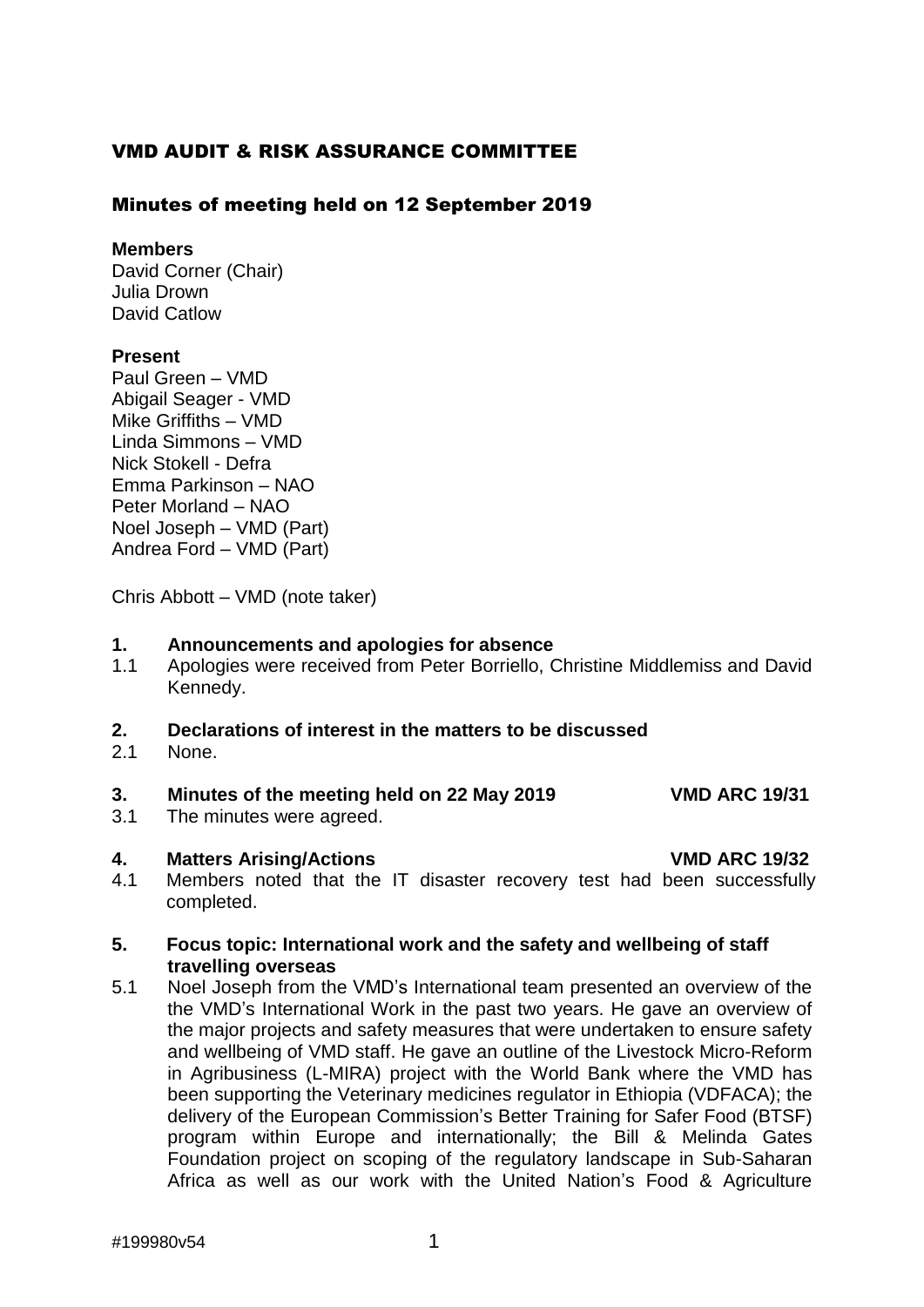Organisation (FAO) in developing a pre-qualification process for emergency procurement of Foot & Mouth vaccines.

- 5.2 In delivering the above-mentioned projects, a number of members of staff from different teams have been travelling mainly to Africa to take part in these projects and several measures have been put in place to assure their wellbeing and safety. Before travelling they are sent on a two-day Hostile Environment Assessment Training (HEAT) course to learn how to be alert and avoid threats and they are issued with comprehensive first aid packs and travel insurance cards. A risk assessment is carried out before any travel to a new country is undertaken which has to be signed off by a Director. These country risk assessments are based on FCO's and Insurer's assessment of the countries. In addition, if required, further FCO advice is sought to help evaluate potential dangers and embassies are informed about VMD activities and can provide safe transport when necessary. A personal travel check list is also being finalised which will contain details of travel plans and vaccination requirements. The procedure has been expanded to cover all VMD travel overseas. A question was raised, following recent adverse media coverage relating to NGO work overseas, whether consideration should also be given to the safeguarding of people VMD work with. The VMD will look into this further.
- 5.3 Members were assured by the safety and risk assessment procedures which are being followed. They noted that travellers contact the VMD at a set time each day via phone or WhatsApp and recommended that a single contact number and internet contact (eg. WhatsApp) is provided for the staff member and their emergency contact. This should be responded to 24 hours a day not just during office hours. Noel said that Defra is now following the VMD's lead in this area and setting up similar safety procedures.

# **Financial Year 2018/19**

# **6. External Audit**

- 6.1 External Audit Completion Report NAO **VMD ARC 19/45**
	- 6.1.1 External auditors presented their final completion report for 2018/19 following additional testing which had taken place in late June to review anomalies which had been found. The Committee reviewed the report's recommendations and management's responses and were satisfied with them. Management had accepted the recommendations of the external auditors.

# **Financial Year 2019/20**

# 7. **Internal Audit**

- 7.1 Internal audit plan Defra IA **VMD ARC 19/33**
	- 7.1.1 The Defra Internal auditor presented their audit plan for 2019/20 which included audits to review communication and stakeholder involvement, vet practice inspections, procedures for dealing with product defects and contract management and services provided by DDTS. Members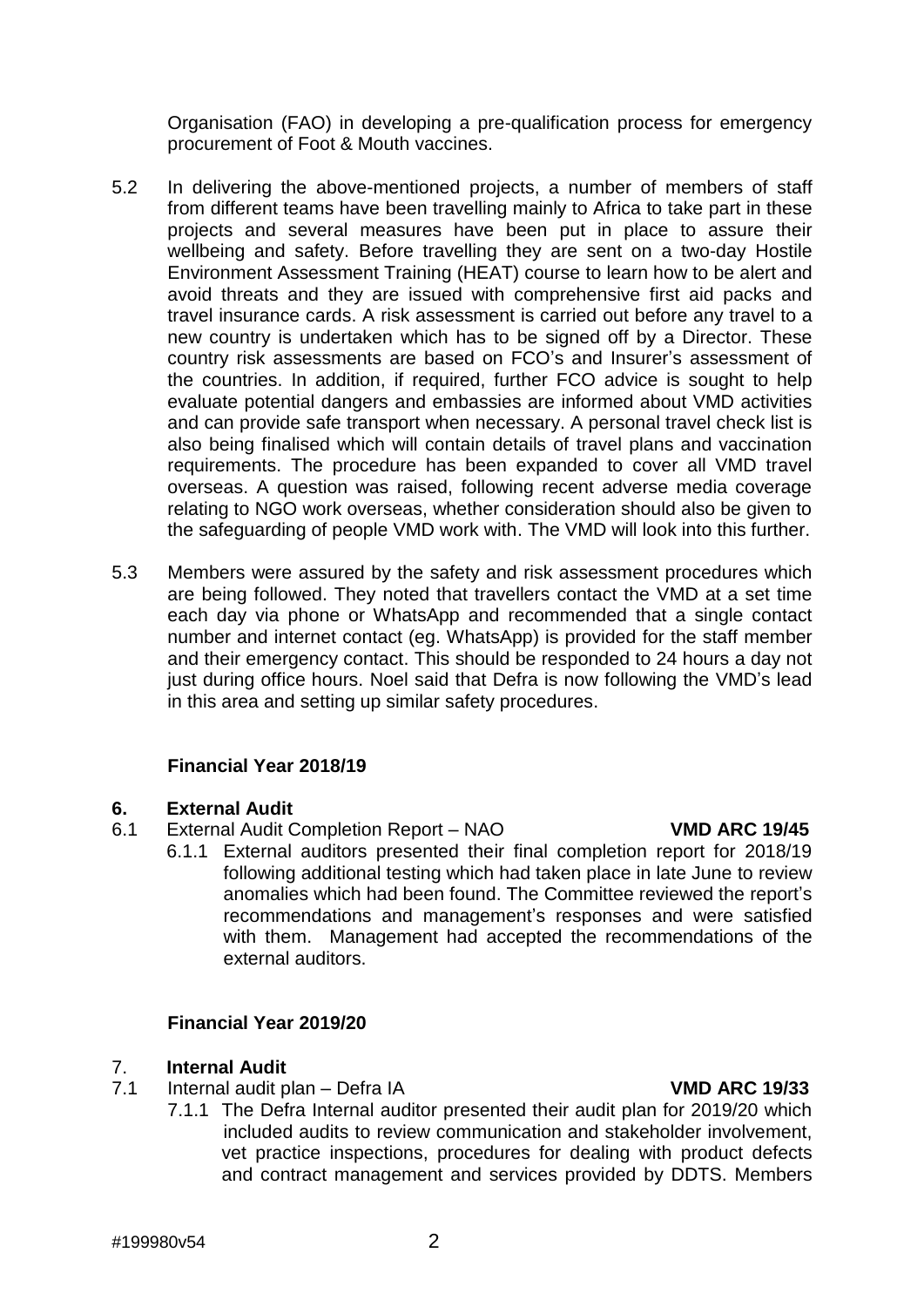approved the plan, subject to the Chair's agreement of the specification for the internal audit of communications with Defra once drawn up.

- 7.1.2 It was noted that the results of the first two audits are due to be presented at the next ARAC meeting in December. It was proposed that VMD's international operational activities be reviewed next year and the internal auditor agreed to consider including it as part of their 3 year plan.
- 7.2 No audit reports had been finalised since the last meeting.

### **8. External Audit**

- 8.1 Update NAO
	- 8.1.1 External auditors reported that the 2019/20 audits were at the planning stage and the final plan would be presented at the next meeting.

#### **9. VMD Finance/Other**

9.1 Implementation of auditors' previous recommendations – progress report

**VMD ARC 19/34**

9.1.1 Members noted that there were no outstanding issues and asked for the auditor to be involved in checking actions had been completed in future.

### **Audit & Risk Committee Procedural Items**

### **10. Papers circulated to the Committee since the last meeting**

10.1 Members had received EU Exit SRO monthly reports and the VMD's staff training strategy.

### **11***.* **Risk and Assurance**

# 11.1 Risk Register **VMD ARC 19/35**

11.1.1 The Committee reviewed the Risk Register. VMD reported that it would be reformatted to bring it in line with Defra standard in time for the next meeting. **ACTION**

# **12. Update on data handling, fraud and corruption issues VMD ARC 19/36**

12.1 The Committee noted that there had been no issues caused by the VMD since the last meeting. A minor breach of data by Defra had occurred involving information sent to them by the VMD and action had been taken to minimise the risk of this happening again.

#### **13. Counter Fraud VMD ARC 19/37-43**

13.1 The Cabinet Office has removed the financial threshold at which reporting is required under the GovS 013 Counter Fraud Standard. Defra has provided updated Strategy and Policy documents, which have been adopted by the VMD. The VMD have prepared additional documents to fulfil the requirements of the standard and make this specific to VMD. Members reviewed the Fraud Risk Assessment and agreed the VMD's new Fraud Response and Procedure Plan subject to minor amendments being made. It